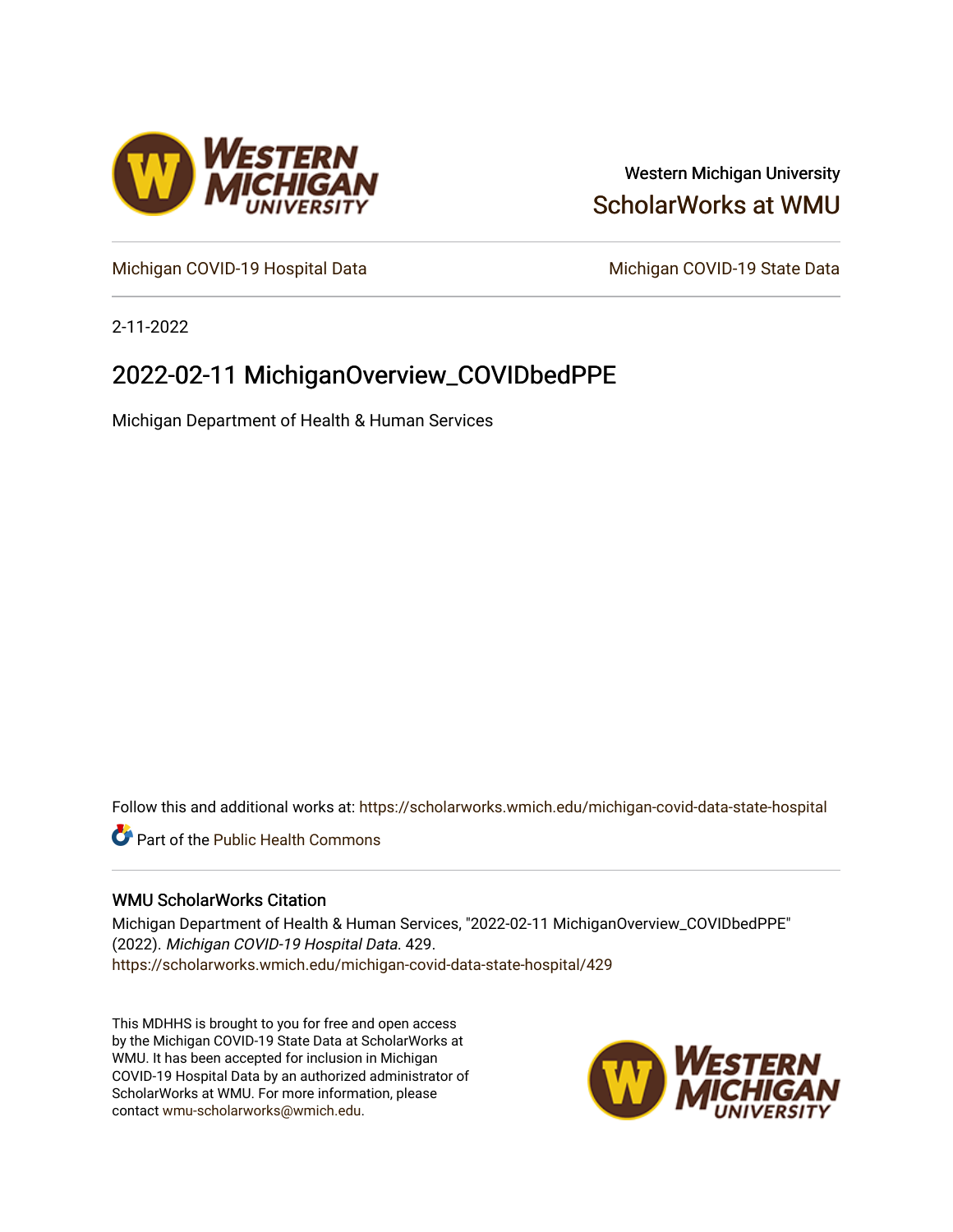# **Statewide Available PPE and Bed Tracking**

**Note:** Data on this page is updated Monday, Wednesday & Friday.

| Statewide Hospital Capacity Report COVID-19 2/11/2022* |                                    |                                                    |                                          |                                                               |                                                             |                                                                    |                                                     |                                                              |                 |                                     |
|--------------------------------------------------------|------------------------------------|----------------------------------------------------|------------------------------------------|---------------------------------------------------------------|-------------------------------------------------------------|--------------------------------------------------------------------|-----------------------------------------------------|--------------------------------------------------------------|-----------------|-------------------------------------|
| <b>Region</b>                                          | <b>All Hospital</b><br><b>Beds</b> | <b>All Adult</b><br><b>Hospital</b><br><b>Beds</b> | All Hospital<br>Inpatient<br><b>Beds</b> | <b>All Hospital</b><br>Inpatient<br><b>Bed</b><br>∣Occupancy∣ | <b>Adult</b><br><b>Hospital</b><br>Inpatient<br><b>Beds</b> | <b>Adult Hosp</b><br><b>Inpatient</b><br><b>Bed</b><br>∣Occupancyl | All<br>Inpatient<br><b>Pediatric</b><br><b>Beds</b> | <b>Pediatric</b><br>Inpatient<br><b>Bed</b><br>$ $ Occupancy | <b>ICU Beds</b> | <b>ICU Bed</b><br>$ $ Occupancy $ $ |
| Region 1                                               | 1794                               | 1663                                               | 1532                                     | 1289                                                          | 1427                                                        | 1205                                                               | 75                                                  | 46                                                           | 202             | 156                                 |
| Region 2N                                              | 6469                               | 6161                                               | 5731                                     | 4630                                                          | 5420                                                        | 4423                                                               | 110                                                 | 44                                                           | 614             | 454                                 |
| Region 2S                                              | 7952                               | 7106                                               | 6825                                     | 5788                                                          | 5978                                                        | 5091                                                               | 499                                                 | 359                                                          | 986             | 782                                 |
| Region 3                                               | 2947                               | 2825                                               | 2574                                     | 2166                                                          | 2433                                                        | 2066                                                               | 62                                                  | 29                                                           | 392             | 333                                 |
| Region 5                                               | 1734                               | 1674                                               | 1328                                     | 1087                                                          | 1305                                                        | 1063                                                               | 23                                                  | 18                                                           | 186             | 134                                 |
| Region 6                                               | 3287                               | 2737                                               | 2808                                     | 2398                                                          | 2436                                                        | 2098                                                               | 251                                                 | 187                                                          | 431             | 364                                 |
| Region 7                                               | 943                                | 892                                                | 820                                      | 674                                                           | 778                                                         | 651                                                                | 20                                                  | 10                                                           | 155             | 134                                 |
| Region 8                                               | 752                                | 734                                                | 543                                      | 311                                                           | 521                                                         | 298                                                                | $\overline{2}$                                      | 2                                                            | 82              | 53                                  |
| <b>Totals</b>                                          | 25878                              | 23792                                              | 22161                                    | 18343                                                         | 20298                                                       | 16895                                                              | 1042                                                | 695                                                          | 3048            | 2410                                |

\*Data is preliminary and subject to change.

### COVID-19 Metrics 2/11/2022

| <b>HCC Region</b>                                     | <b>Region 1</b> |     | Region 2N Region 2S | <b>Region 3</b> | <b>Region 5</b> | <b>Region 6</b> | <b>Region 7</b> | <b>Region 8</b> | <b>Totals</b> |
|-------------------------------------------------------|-----------------|-----|---------------------|-----------------|-----------------|-----------------|-----------------|-----------------|---------------|
| <b>Total Adult Suspected /Confirmed</b>               | 253             | 454 | 613                 | 294             | 243             | 374             | 92              | 41              | 2364          |
| <b>Adult Confirmed-Positive COVID</b>                 | 243             | 417 | 572                 | 290             | 229             | 367             | 90              | 41              | 2249          |
| <b>Hospitalized Peds Confirmed</b><br>/Suspected      | $\overline{2}$  | 13  | 27                  | 5               | 5               | 26              | $\overline{0}$  |                 | 79            |
| <b>Hospitalized Ped Confirmed-</b><br><b>Positive</b> | $\overline{2}$  | 5   | 22                  | 4               | 4               | 26              | $\overline{0}$  | 0               | 63            |
| Hospitalized and Ventilated COVID                     | 17              | 42  | 76                  | 37              | 19              | 48              | 6               | 2               | 247           |
| <b>Adult ICU Confirmed/Suspected</b><br><b>COVID</b>  | 40              | 70  | 120                 | 76              | 36              | 59              | 24              | 10              | 435           |
| <b>ICU Adult Confirmed-Positive</b><br><b>COVID</b>   | 39              | 69  | 118                 | 75              | 36              | 58              | 24              | 10              | 429           |
| <b>Prev Day COVID Related ED Visits</b>               | 122             | 316 | 314                 | 143             | 167             | 145             | 70              | 60              | 1337          |

**Changes have recently been made to the clinical variables shared on the MDHHS website. These changes were made to align with the new reporting requirements from the federal government. To better accommodate all users of this data, MDHHS is expanding the data provided from the previous clinical variables section to the information described in the new clinical variables section. Data users should carefully consider which variables meet their current or ongoing needs for information.**

### **Previous Clinical Variables:**

**# of ED Discharges -** The number of patients discharged home (or equivalent) from ED with suspected or confirmed COVID-19 in past 24 hours. INCLUDE hospital urgent care and ED drive through.

**# in Critical Care -** The CURRENT number of patients in critical care units with suspected or confirmed COVID-19. INCLUDE non-critical care areas being used for surge critical care. DO NOT INCLUDE ED boarding/overflow (patients currently admitted and awaiting bed).

**# on Ventilators -** The CURRENT number of patients receiving mechanical ventilation with suspected or confirmed COVID-19. DO NOT INCLUDE ED boarding/overflow (patients currently admitted and awaiting bed) and surge critical care areas.

**# of Inpatients -** The total number of positive tests for COVID-19 among admitted patients.

#### **New Clinical Variables:**

**Previous Day's COVID-19-related ED Visits** ( Enter the total number of ED visits who were seen on the previous calendar day who had a visit related to COVID-19 (meets suspected or confirmed definition or presents for COVID diagnostic testing - do not count patients who present for pre-procedure screening).)

**Total ICU adult suspected or confirmed positive COVID patients** (Patients currently hospitalized in an adult ICU bed who have suspected or laboratory-confirmed COVID-19.)

**Hospitalized ICU adult confirmed-positive COVID patients** (same as above, laboratory confirmed only)

**Hospitalized and ventilated COVID patients** (Patients currently hospitalized in an adult, pediatric or neonatal inpatient bed who have suspected or laboratory-confirmed COVID-19 and are on a mechanical ventilator (as defined in 7 above).)

**Total hospitalized adult suspected or confirmed positive COVID patients** (Patients currently hospitalized in an adult inpatient bed who have laboratory-confirmed or suspected COVID-19. Include those in observation beds.)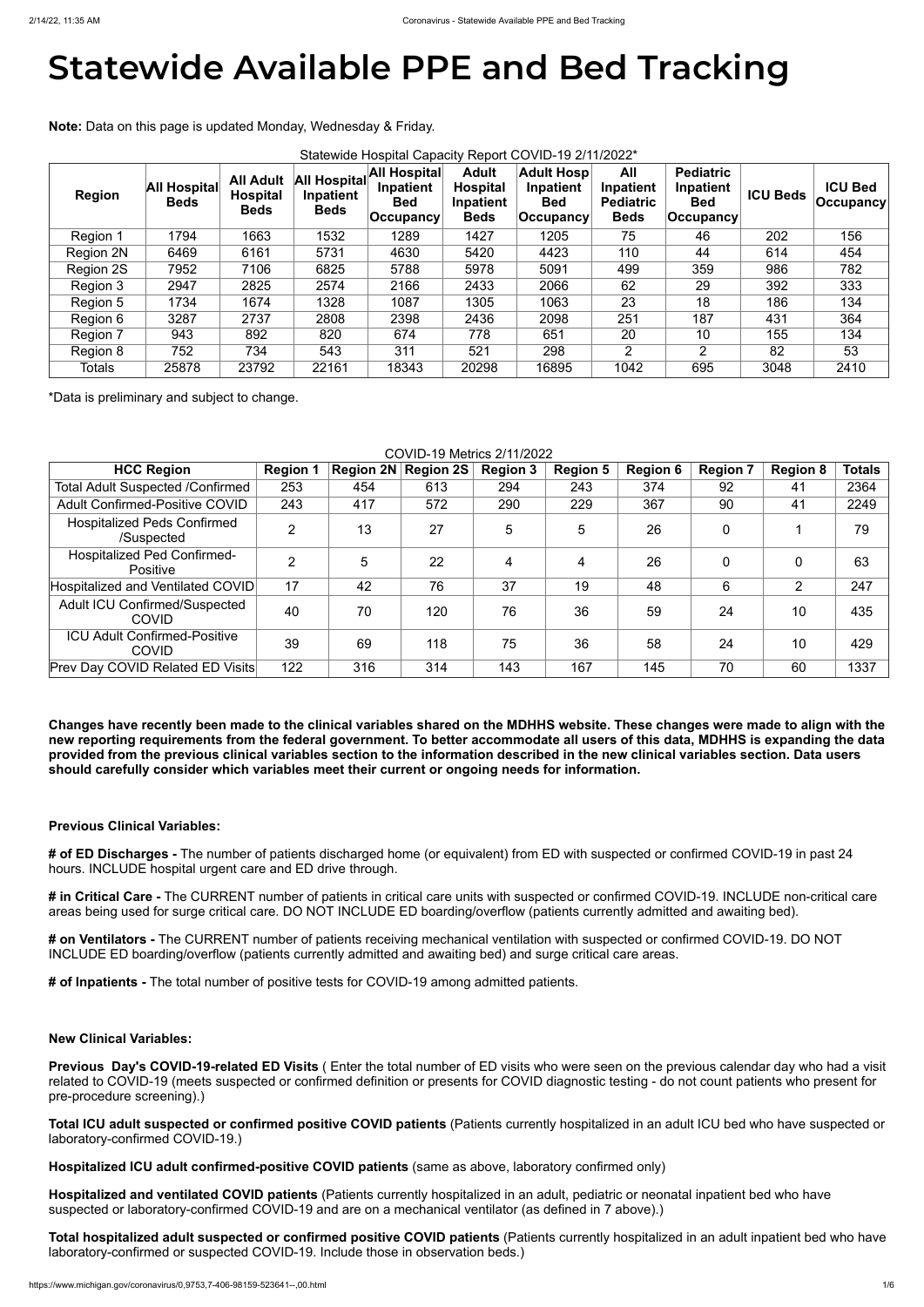**Hospitalized adult confirmed-positive COVID patients** (same as above, laboratory confirmed only)

**Total hospitalized pediatric suspected or confirmed positive COVID patients** (Patients currently hospitalized in a pediatric inpatient bed, including NICU, newborn, and nursery, who are suspected or laboratory-confirmed-positive for COVID-19. Include those in observation beds.)

**Hospitalized pediatric confirmed-positive COVID patients** (Patients currently hospitalized in a pediatric inpatient bed, including NICU, newborn, and nursery, who have laboratory-confirmed COVID-19. Include those in observation beds.)

Statewide Hospital Available PPE Tracking for COVID-19 2/9/2022\*\*

| <b>Region</b> | N95 Masks<br>(Unable to<br>obtain or<br>less than 3<br>day<br>supply) | <b>Surgical</b><br><b>Masks</b><br>(Unable to<br>obtain or<br>less than 3<br>day<br>supply) | <b>Eye</b><br><b>Protection</b><br>(Unable to<br>obtain or<br>less than 3<br>day supply) | <b>Gowns</b><br>(Unable to<br>obtain or<br>less than 3<br>day<br>supply) | Exam<br><b>Gloves</b><br>(Unable to<br>obtain or<br>day<br>supply) | Exam<br><b>Gloves</b><br>(Duration<br>lless than 3 less than 7<br>days) | Eye<br><b>Protection</b><br>(Duration<br>less than 7<br>days) | N95 Masks<br>(Duration<br>less than 7<br>days) | Single-Use<br>Gown<br>(Duration<br>lless than 7 less than 7<br>days) | <b>Surgical</b><br><b>Masks</b><br>(Duration<br>days) |
|---------------|-----------------------------------------------------------------------|---------------------------------------------------------------------------------------------|------------------------------------------------------------------------------------------|--------------------------------------------------------------------------|--------------------------------------------------------------------|-------------------------------------------------------------------------|---------------------------------------------------------------|------------------------------------------------|----------------------------------------------------------------------|-------------------------------------------------------|
| Region 1      | 0                                                                     | 0                                                                                           | 0                                                                                        |                                                                          |                                                                    | $\Omega$                                                                | $\overline{0}$                                                |                                                | $\mathbf 0$                                                          | $\mathbf 0$                                           |
| Region 2N     | 2                                                                     |                                                                                             |                                                                                          | 2                                                                        | 0                                                                  | 3                                                                       | $\overline{2}$                                                | 4                                              | $\overline{2}$                                                       | $\overline{2}$                                        |
| Region 2S     | 3                                                                     |                                                                                             | $\overline{2}$                                                                           | $\mathbf 0$                                                              | $\overline{2}$                                                     |                                                                         | $\overline{2}$                                                | 2                                              | 4                                                                    | 3                                                     |
| Region 3      |                                                                       |                                                                                             | 0                                                                                        |                                                                          | 0                                                                  | $\overline{2}$                                                          | 0                                                             | $\mathbf 0$                                    | $\Omega$                                                             | $\Omega$                                              |
| Region 5      |                                                                       | 0                                                                                           | 0                                                                                        | 0                                                                        | $\mathbf{0}$                                                       |                                                                         | 0                                                             |                                                | $\Omega$                                                             |                                                       |
| Region 6      | 0                                                                     | $\mathbf 0$                                                                                 | 0                                                                                        | $\overline{0}$                                                           | $\mathbf{0}$                                                       | 0                                                                       |                                                               | $\mathbf 0$                                    |                                                                      |                                                       |
| Region 7      |                                                                       | $\overline{0}$                                                                              | 0                                                                                        | $\mathbf 0$                                                              | 0                                                                  |                                                                         | 0                                                             | $\mathbf 0$                                    |                                                                      | $\Omega$                                              |
| Region 8      |                                                                       | $\overline{0}$                                                                              | 0                                                                                        | $\mathbf 0$                                                              | $\Omega$                                                           |                                                                         | 0                                                             | $\mathbf 0$                                    | $\mathbf 0$                                                          | $\mathbf 0$                                           |
| <b>Totals</b> | 8                                                                     | 3                                                                                           | 3                                                                                        | 4                                                                        | $\overline{2}$                                                     |                                                                         | 5                                                             | 8                                              |                                                                      |                                                       |

\*\*Data is preliminary and subject to change.

- Data is self-reported by hospitals daily to the EM Resource System per **[MDHHS Director Robert Gordon's Emergency Order](https://www.michigan.gov/documents/coronavirus/MDHHS_epidemic_reporting_order_and_instructions_684709_7.pdf)**.
- Changes in inventory numbers have likely occurred since reporting was completed.
- This information will be updated daily by 7 p.m.
- Information about Healthcare Coalition Regions is available on the **[MDHHS website](https://www.michigan.gov/mdhhs/0,5885,7-339-71548_54783_54826_56171-237197--,00.html#hcc)**.

**Region1** - Clinton, Eaton, Gratiot, Hillsdale, Ingham, Jackson, Lenawee, Livingston and Shiawassee counties.

**Region 2S** - City of Detroit and Monroe, Washtenaw and Wayne counties.

**Region 2N** - Macomb, Oakland and St. Clair counties.

**Region 3** - Saginaw, Alcona, Iosco, Ogemaw, Arenac, Gladwin, Midland, Bay, Genesee, Tuscola, Lapeer, Sanilac and Huron counties.

**Region 5** - Allegan, Barry, Calhoun, Branch, St. Joseph, Cass, Berrien, Van Buren and Kalamazoo counties.

**Region 6** - Clare, Ionia, Isabella, Kent, Lake, Mason, Mecosta, Montcalm, Muskegon, Newaygo, Oceana, Osceola and Ottawa counties.

**Region 7** - Manistee, Wexford, Missaukee, Roscommon, Benzie, Leelanau, Grand Traverse, Kalkaska, Crawford, Oscoda, Antrim, Otsego, Montmorency, Alpena, Presque Ilse, Cheboygan, Emmet and Charlevoix counties.

**Region 8** - Chippewa, Mackinac, Luce, Schoolcraft, Delta, Alger, Marquette, Dickinson, Menominee, Baraga, Iron, Gogebic, Ontonagon, Houghton and Keweenaw counties.

PPE Days On Hand as of 2/7/2022

| <b>Hospital</b>                                 | FFE DAYS UITTIAIIU AS UI ZITTZUZZ<br>N95 Masks | <b>Surgical</b><br><b>Masks</b> | <b>Gowns</b>          | <b>Exam</b><br><b>Gloves</b> | <b>Eye</b><br>Protection |                      |
|-------------------------------------------------|------------------------------------------------|---------------------------------|-----------------------|------------------------------|--------------------------|----------------------|
| <b>Allegan General Hospital</b>                 | >30 days                                       | >30 days                        | >30 days              | >30 days                     | >30 days                 | <b>Health System</b> |
| <b>Ascension Borgess Hospital</b>               | $\overline{>30}$ days                          | >30 days                        | >30 days              | >30 days                     | $>30$ days               | <b>Health System</b> |
| <b>Ascension Borgess-Pipp Hospital</b>          | >30 days                                       | >30 days                        | >30 days              | >30 days                     | >30 days                 | <b>Health System</b> |
| <b>Ascension Brighton Center for Recovery</b>   | 15-30 days                                     | 15-30 days                      | >30 days              | >30 days                     | >30 days                 | <b>Health System</b> |
| <b>Ascension Genesys Hospital</b>               | >30 days                                       | $\overline{>30}$ days           | 15-30 days            | $7-14$ days                  | >30 days                 | <b>Health System</b> |
| Ascension Macomb Oakland Madison Heights        | >30 days                                       | >30 days                        | $7-14$ days           | >30 days                     | $>30$ days               | <b>Health System</b> |
| <b>Ascension Macomb Oakland Warren</b>          | $\overline{>30}$ days                          | $530$ days                      | 15-30 days            | $\overline{>30}$ days        | >30 days                 | <b>Health System</b> |
| Ascension Providence Hospital Novi              | 15-30 days                                     | $\overline{>30}$ days           | 15-30 days            | 15-30 days                   | >30 days                 | <b>Health System</b> |
| <b>Ascension Providence Hospital Southfield</b> | >30 days                                       | >30 days                        | $\overline{>30}$ days | >30 days                     | $\overline{>30}$ days    | <b>Health System</b> |
| <b>Ascension Providence Rochester</b>           | >30 days                                       | $15-30$ days                    | 15-30 days            | 15-30 days                   | $>30$ days               | <b>Health System</b> |
| <b>Ascension River District Hospital</b>        | $\overline{>30}$ days                          | $\overline{>30}$ days           | >30 days              | >30 days                     | $\overline{15}$ -30 days | <b>Health System</b> |
| Ascension St. John Hospital                     | >30 days                                       | $>30$ days                      | $15-30$ days          | $\overline{>30}$ days        | 15-30 days               | <b>Health System</b> |
| Ascension St. Joseph Hospital                   | >30 days                                       | >30 days                        | $\overline{>30}$ days | >30 days                     | >30 days                 | <b>Health System</b> |
| Ascension St. Mary's Hospital                   | >30 days                                       | $\overline{>30}$ days           | $\overline{>30}$ days | $\overline{>}30$ days        | $>30$ days               | <b>Health System</b> |
| <b>Ascension Standish Hospital</b>              | $>30$ days                                     | $\overline{>30}$ days           | >30 days              | $>30$ days                   | $>30$ days               | <b>Health System</b> |
| <b>Aspirus Iron River Hospital</b>              | >30 days                                       | >30 days                        | $>30$ days            | >30 days                     | >30 days                 | <b>Health System</b> |
| Aspirus Ironwood Hospital                       | $\overline{>30}$ days                          | $>30$ days                      | $15-30$ days          | 15-30 days                   | >30 days                 | <b>Health System</b> |
| Aspirus Keweenaw Hospital                       | >30 days                                       | >30 days                        | >30 days              | $>30$ days                   | 15-30 days               | <b>Health System</b> |
| Aspirus Ontonagon Hospital                      | >30 days                                       | >30 days                        | $>30$ days            | >30 days                     | >30 days                 | <b>Health System</b> |
| <b>Baraga County Memorial Hospital</b>          | >30 days                                       | >30 days                        | >30 days              | >30 days                     | >30 days                 | Independent          |
| <b>Beaumont Farmington Hills</b>                | >30 days                                       | >30 days                        | >30 days              | >30 days                     | >30 days                 | <b>Health System</b> |
| <b>Beaumont Healthcare Center - Canton</b>      | >30 days                                       | >30 days                        | $>30$ days            | >30 days                     | >30 days                 | <b>Health System</b> |
| Beaumont Hospital - Royal Oak                   | >30 days                                       | >30 days                        | >30 days              | >30 days                     | >30 days                 | <b>Health System</b> |
| <b>Beaumont Hospital - Troy</b>                 | >30 days                                       | >30 days                        | >30 days              | >30 days                     | >30 days                 | <b>Health System</b> |
| <b>Beaumont Hospital Dearborn</b>               | >30 days                                       | >30 days                        | >30 days              | >30 days                     | >30 days                 | <b>Health System</b> |
| <b>Beaumont Hospital Grosse Pointe</b>          | >30 days                                       | $>30$ days                      | >30 days              | >30 days                     | >30 days                 | <b>Health System</b> |
| <b>Beaumont Hospital Taylor</b>                 | >30 days                                       | >30 days                        | >30 days              | >30 days                     | >30 days                 | <b>Health System</b> |
| <b>Beaumont Hospital Trenton</b>                | >30 days                                       | >30 days                        | >30 days              | >30 days                     | >30 days                 | <b>Health System</b> |
| <b>Beaumont Hospital Wayne</b>                  | >30 days                                       | >30 days                        | >30 days              | >30 days                     | >30 days                 | <b>Health System</b> |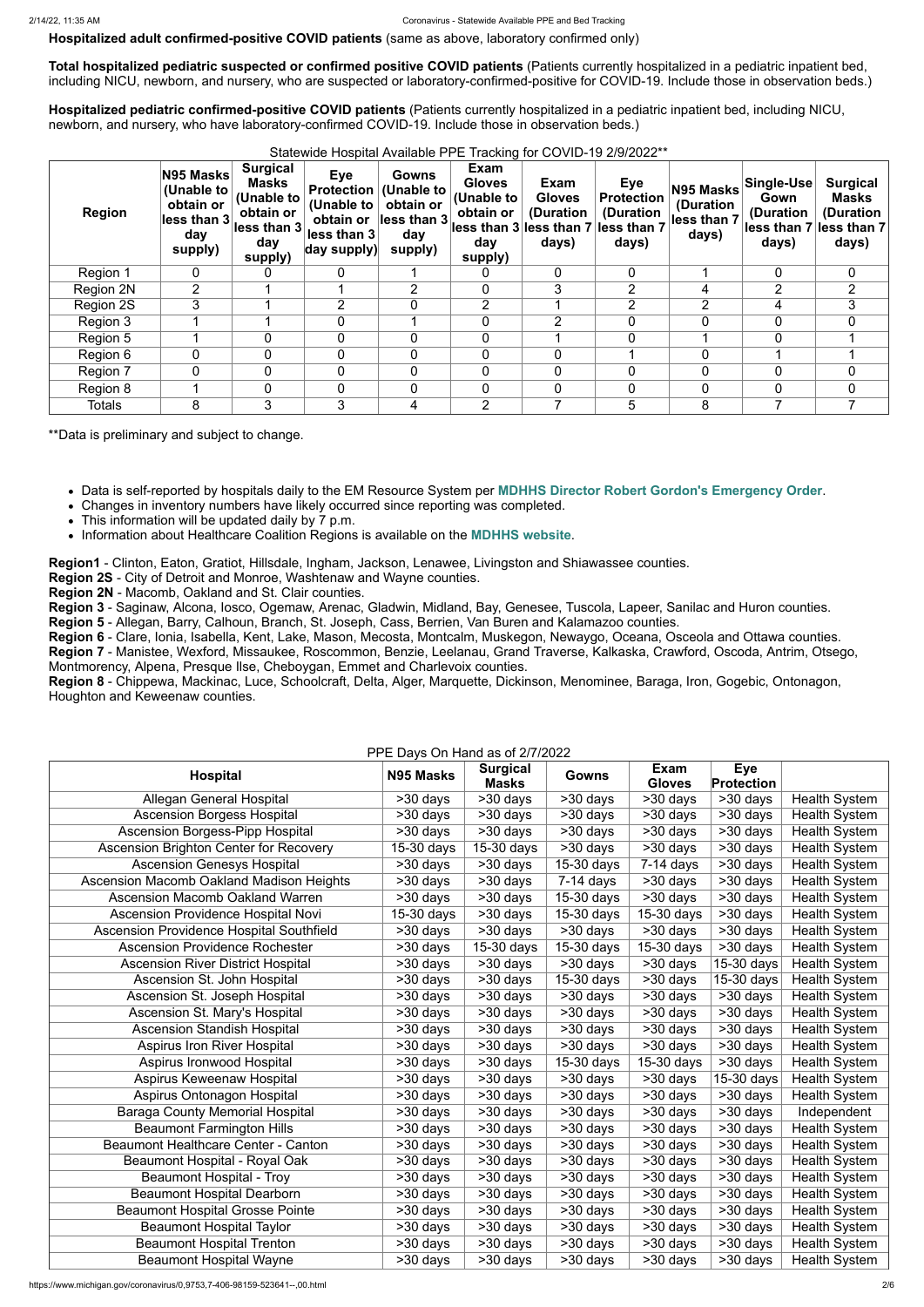#### 2/14/22, 11:35 AM Coronavirus - Statewide Available PPE and Bed Tracking

| <b>Hospital</b>                          | N95 Masks             | <b>Surgical</b><br><b>Masks</b> | Gowns                    | Exam<br><b>Gloves</b>     | <b>Eye</b><br><b>Protection</b>    |                      |
|------------------------------------------|-----------------------|---------------------------------|--------------------------|---------------------------|------------------------------------|----------------------|
| <b>Borgess Lee Memorial Hospital</b>     | >30 days              | >30 days                        | >30 days                 | $\overline{>}30$ days     | 15-30 days                         | <b>Health System</b> |
| <b>Bronson Battle Creek</b>              | $7-14$ days           | >30 days                        | 7-14 days                | $7-14$ days               | >30 days                           | <b>Health System</b> |
| <b>Bronson LakeView Hospital</b>         | $>30$ days            | >30 days                        | >30 days                 | $\overline{7}$ -14 days   | >30 days                           | <b>Health System</b> |
| <b>Bronson Methodist Hospital</b>        | >30 days              | $4-6$ days                      | 4-6 days                 | $7-14$ days               | >30 days                           | <b>Health System</b> |
| <b>Bronson South Haven</b>               | 4-6 days              | >30 days                        | $7-14$ days              | $7-14$ days               | >30 days                           | <b>Health System</b> |
| Children's Hospital of Michigan          | 15-30 days            | 15-30 days                      | $7-14$ days              | $7-14$ days               | 15-30 days                         | <b>Health System</b> |
| <b>Covenant Healthcare</b>               | $>30$ days            | >30 days                        | >30 days                 | 4-6 days                  | >30 days                           | <b>Health System</b> |
| <b>Deckerville Community Hospital</b>    | >30 days              | >30 days                        | >30 days                 | >30 days                  | >30 days                           | Independent          |
| Detroit Receiving Hosp & Univ Health Ctr | 15-30 days            | 15-30 days                      | $7-14$ days              | 15-30 days                | 15-30 days                         | <b>Health System</b> |
| Dickinson Memorial Health Care System    | >30 days              | >30 days                        | >30 days                 | >30 days                  | >30 days                           | Independent          |
| <b>Eaton Rapids Medical Center</b>       | >30 days              | >30 days                        | >30 days                 | >30 days                  | >30 days                           | Independent          |
| <b>Garden City Hospital</b>              | >30 days              | >30 days                        | >30 days                 | 15-30 days                | >30 days                           | <b>Health System</b> |
| <b>Harbor Beach Community Hospital</b>   | >30 days              | >30 days                        | >30 days                 | >30 days                  | >30 days                           | Independent          |
| Harper Univ/Hutzel Women's Hospitals     | 15-30 days            | $7-14$ days                     | 15-30 days               | 15-30 days                | 15-30 days                         | <b>Health System</b> |
| <b>Helen Newberry Joy Hospital</b>       | $7-14$ days           | $7-14$ days                     | $7-14$ days              | $7-14$ days               | $\overline{7}$ -14 days            | Independent          |
| Henry Ford West Bloomfield Hospital      |                       |                                 | >30 days                 |                           | >30 days                           |                      |
|                                          | >30 days              | >30 days                        |                          | >30 days                  |                                    | <b>Health System</b> |
| Henry Ford Allegiance Health             | >30 days              | >30 days                        | >30 days                 | >30 days                  | >30 days                           | <b>Health System</b> |
| Henry Ford Health Center Brownstown      | >30 days              | 15-30 days                      | 15-30 days               | >30 days                  | >30 days                           | Health System        |
| <b>Henry Ford Hospital</b>               | 15-30 days            | 15-30 days                      | $\overline{15}$ -30 days | $\overline{15}$ -30 days  | $15-30$ days                       | <b>Health System</b> |
| Henry Ford Macomb Hospital               | >30 days              | $>30$ days                      | >30 days                 | $15-30$ days              | >30 days                           | <b>Health System</b> |
| Henry Ford Med Center Sterling Heights   | $1-3$ days            | $\overline{1}$ -3 days          | $\overline{1}$ -3 days   | 4-6 days                  | 1-3 days                           | <b>Health System</b> |
| Henry Ford Medical Center - Fairlane     | 7-14 days             | $\overline{7}$ -14 days         | $7-14$ days              | $\overline{15} - 30$ days | $7-14$ days                        | <b>Health System</b> |
| Henry Ford Medical Center- Cottage       | $7-14$ days           | $\overline{7-14}$ days          | $\overline{7}$ -14 days  | $7-14$ days               | 4-6 days                           | <b>Health System</b> |
| Henry Ford Wyandotte Hospital            | $15-30$ days          | 15-30 days                      | 15-30 days               | 15-30 days                | 15-30 days                         | <b>Health System</b> |
| <b>Hills and Dales General Hospital</b>  | >30 days              | $>30$ days                      | >30 days                 | $\overline{>30}$ days     | $\overline{>30}$ days              | Independent          |
| <b>Hillsdale Hospital</b>                | >30 days              | $\overline{>}30$ days           | $>30$ days               | $>30$ days                | $\overline{\phantom{1}}$ > 30 days | Independent          |
| <b>Holland Community Hospital</b>        | $15-30$ days          | $\overline{>30}$ days           | >30 days                 | $\overline{>30}$ days     | $15-30$ days                       | Independent          |
| <b>Hurley Medical Center</b>             | $>30$ days            | $>30$ days                      | $\overline{>}30$ days    | $\overline{15}$ -30 days  | $>30$ days                         | <b>Health System</b> |
| Huron Valley Sinai Hospital              | 15-30 days            | $15-30$ days                    | $\overline{15}$ -30 days | $15-30$ days              | $ 15$ -30 days $ $                 | <b>Health System</b> |
|                                          |                       |                                 |                          |                           |                                    |                      |
| Kalkaska Memorial Health Center          | >30 days              | $>30$ days                      | >30 days                 | $\overline{>}30$ days     | >30 days                           | Independent          |
| <b>Karmanos Cancer Center</b>            | >30 days              | >30 days                        | >30 days                 | >30 days                  | >30 days                           | <b>Health System</b> |
| Lake Huron Medical Center (was SJMPH)    | $15-30$ days          | 15-30 days                      | 15-30 days               | 15-30 days                | 15-30 days                         | <b>Health System</b> |
| <b>Lakeland Hospital, Niles</b>          | >30 days              | >30 days                        | >30 days                 | >30 days                  | >30 days                           | <b>Health System</b> |
| Lakeland Hospital, Watervliet            | >30 days              | >30 days                        | $>30$ days               | >30 days                  | >30 days                           | <b>Health System</b> |
| Lakeland Medical Center. - St. Joseph    | >30 days              | >30 days                        | >30 days                 | >30 days                  | >30 days                           | <b>Health System</b> |
| <b>Mackinac Straits Hospital</b>         | >30 days              | >30 days                        | 15-30 days               | $7-14$ days               | 15-30 days                         | Independent          |
| Marlette Regional Hospital               | >30 days              | >30 days                        | >30 days                 | >30 days                  | >30 days                           | Independent          |
| <b>McKenzie Memorial Hospital</b>        | >30 days              | >30 days                        | >30 days                 | >30 days                  | >30 days                           | Independent          |
| McLaren - Macomb                         | 15-30 days            | 15-30 days                      | 15-30 days               | 4-6 days                  | 15-30 days                         | <b>Health System</b> |
| <b>McLaren Bay Region</b>                | $7-14$ days           | $7-14$ days                     | 7-14 days                | $7-14$ days               | $7-14$ days                        | <b>Health System</b> |
| <b>McLaren Bay Special Care</b>          | >30 days              | >30 days                        | >30 days                 | 4-6 days                  | >30 days                           | <b>Health System</b> |
| <b>McLaren Caro Region</b>               | 15-30 days            | 15-30 days                      | 15-30 days               | 15-30 days                | 15-30 days                         | <b>Health System</b> |
| McLaren Central Michigan Hospital        | >30 days              | >30 days                        | >30 days                 | >30 days                  | >30 days                           | <b>Health System</b> |
| <b>McLaren Flint</b>                     |                       | 15-30 days                      | >30 days                 | >30 days                  | 15-30 days                         | <b>Health System</b> |
|                                          | >30 days              |                                 |                          |                           |                                    |                      |
| <b>McLaren Greater Lansing</b>           | >30 days              | >30 days                        | >30 days                 | >30 days                  | >30 days                           | <b>Health System</b> |
| <b>McLaren Lapeer Region</b>             | >30 days              | 15-30 days                      | 15-30 days               | $1-3$ days                | 15-30 days                         | <b>Health System</b> |
| McLaren Northern Michigan - Cheboygan    | >30 days              | >30 days                        | >30 days                 | >30 days                  | >30 days                           | <b>Health System</b> |
| McLaren Northern Michigan - Petoskey     | >30 days              | >30 days                        | >30 days                 | >30 days                  | >30 days                           | <b>Health System</b> |
| McLaren Orthopedic Hospital              | >30 days              | >30 days                        | >30 days                 | >30 days                  | >30 days                           | <b>Health System</b> |
| McLaren Port Huron Hospital              | >30 days              | >30 days                        | $15-30$ days             | >30 days                  | $7-14$ days                        | <b>Health System</b> |
| <b>McLaren Thumb Region</b>              | 15-30 days            | 15-30 days                      | 15-30 days               | 15-30 days                | 15-30 days                         | <b>Health System</b> |
| <b>McLaren-Oakland Hospital</b>          | 15-30 days            | $\overline{7}$ -14 days         | $15-30$ days             | >30 days                  | 15-30 days                         | <b>Health System</b> |
| <b>Memorial Healthcare</b>               | $7-14$ days           | $7-14$ days                     | $7-14$ days              | 15-30 days                | $7-14$ days                        | Independent          |
| Mercy Health Lakeshore Campus            | >30 days              | >30 days                        | >30 days                 | >30 days                  | >30 days                           | <b>Health System</b> |
| <b>Mercy Health Mercy Campus</b>         | >30 days              | >30 days                        | >30 days                 | >30 days                  | $>30$ days                         | <b>Health System</b> |
| <b>Mercy Health Southwest Campus</b>     | >30 days              | >30 days                        | 15-30 days               | >30 days                  | 15-30 days                         | <b>Health System</b> |
| Mercy Health St. Mary's Main Campus      | $\overline{>30}$ days | >30 days                        | >30 days                 | >30 days                  | >30 days                           | <b>Health System</b> |
| MidMichigan Medical Center - Alpena      | >30 days              | >30 days                        | >30 days                 | >30 days                  | >30 days                           | <b>Health System</b> |
| MidMichigan Medical Center - Clare       | 15-30 days            | >30 days                        | 15-30 days               | >30 days                  | >30 days                           | <b>Health System</b> |
|                                          |                       | >30 days                        | $>30$ days               |                           |                                    |                      |
| MidMichigan Medical Center - Gladwin     | >30 days              |                                 |                          | >30 days                  | >30 days                           | <b>Health System</b> |
| MidMichigan Medical Center - Gratiot     | 15-30 days            | >30 days                        | 15-30 days               | >30 days                  | >30 days                           | <b>Health System</b> |
| MidMichigan Medical Center - Midland     | 15-30 days            | >30 days                        | >30 days                 | >30 days                  | >30 days                           | <b>Health System</b> |
| MidMichigan Medical Center - Mt Pleasant | 15-30 days            | >30 days                        | 15-30 days               | >30 days                  | >30 days                           | <b>Health System</b> |
| MidMichigan Medical Center - West Branch | >30 days              | >30 days                        | >30 days                 | >30 days                  | >30 days                           | <b>Health System</b> |
| <b>Munising Memorial Hospital</b>        | >30 days              | >30 days                        | >30 days                 | >30 days                  | >30 days                           | Independent          |
| Munson Healthcare Cadillac Hospital      | >30 days              | >30 days                        | >30 days                 | >30 days                  | >30 days                           | <b>Health System</b> |
| Munson Healthcare Charlevoix Hospital    | >30 days              | >30 days                        | >30 days                 | >30 days                  | >30 days                           | <b>Health System</b> |
| Munson Healthcare Grayling Hospital      | >30 days              | >30 days                        | >30 days                 | >30 days                  | >30 days                           | <b>Health System</b> |
| Munson Healthcare Manistee Hospital      | >30 days              | >30 days                        | >30 days                 | >30 days                  | >30 days                           | <b>Health System</b> |
| <b>Munson Medical Center</b>             | >30 days              | >30 days                        | >30 days                 | >30 days                  | >30 days                           | <b>Health System</b> |
| North Ottawa Community Hosp              | >30 days              | >30 days                        | >30 days                 | >30 days                  | >30 days                           | Independent          |
| <b>OSF St. Francis Hospital</b>          | >30 days              | >30 days                        | >30 days                 | >30 days                  | >30 days                           | Independent          |
| Oaklawn Hospital                         | >30 days              | >30 days                        | >30 days                 | >30 days                  | 15-30 days                         | Independent          |
|                                          |                       |                                 |                          |                           |                                    |                      |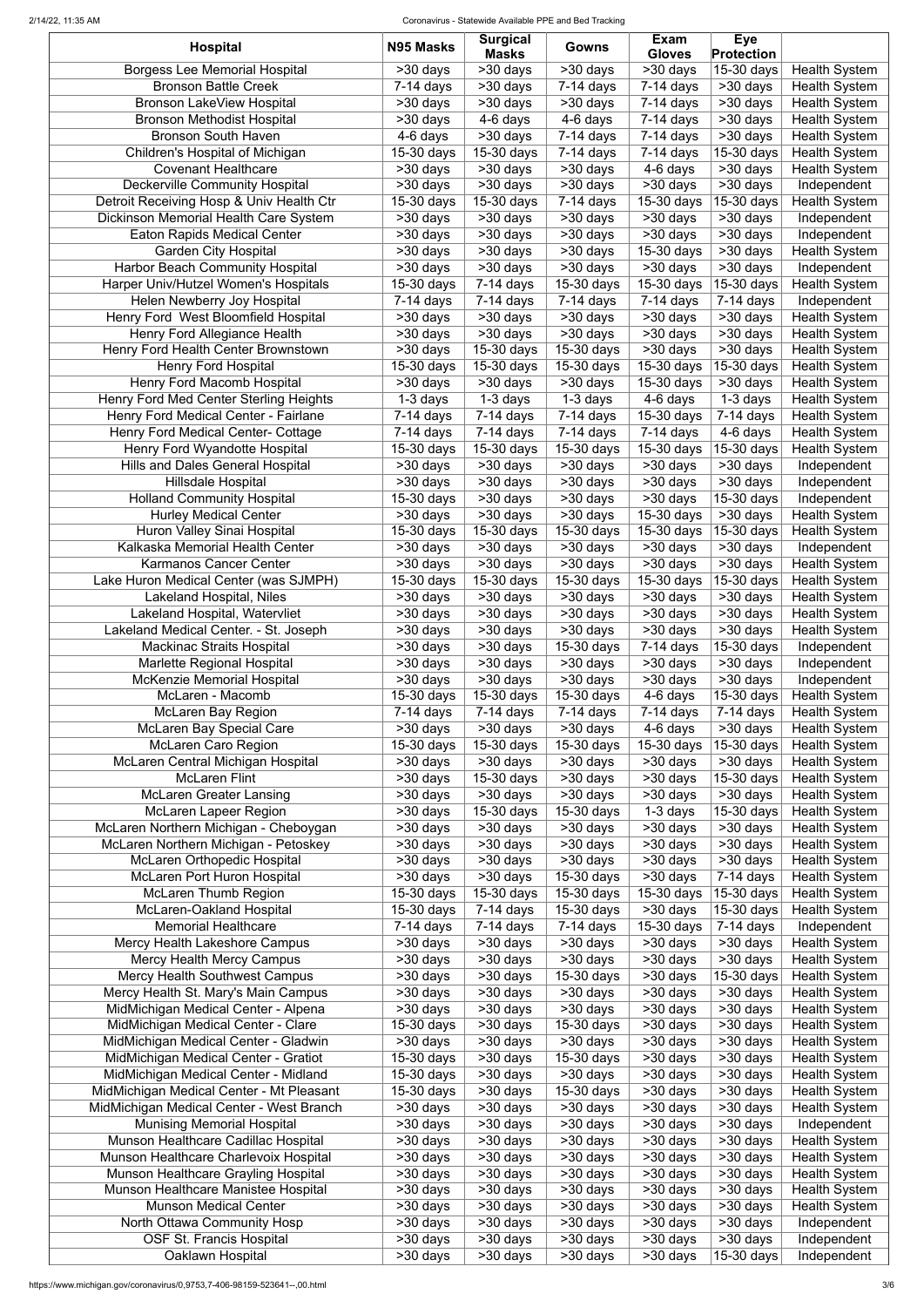#### 2/14/22, 11:35 AM Coronavirus - Statewide Available PPE and Bed Tracking

| <b>Hospital</b>                          | N95 Masks             | <b>Surgical</b><br><b>Masks</b> | Gowns                 | <b>Exam</b><br><b>Gloves</b> | <b>Eye</b><br><b>Protection</b> |                      |
|------------------------------------------|-----------------------|---------------------------------|-----------------------|------------------------------|---------------------------------|----------------------|
| <b>Otsego Memorial Hospital</b>          | >30 days              | $\overline{>30}$ days           | >30 days              | >30 days                     | >30 days                        | <b>Health System</b> |
| Paul Oliver Memorial Hospital            | >30 days              | >30 days                        | $>30$ days            | >30 days                     | >30 days                        | <b>Health System</b> |
| <b>Pontiac General Hospital</b>          | >30 days              | 15-30 days                      | >30 days              | 15-30 days                   | >30 days                        | Independent          |
| ProMedica CV Hickman Hospital            | $7-14$ days           | $7-14$ days                     | $7-14$ days           | $7-14$ days                  | $\overline{7}$ -14 days         | <b>Health System</b> |
| ProMedica Coldwater Regional Hospital    | $7-14$ days           | $\overline{7}$ -14 days         | $7-14$ days           | $7-14$ days                  | $7-14$ days                     | <b>Health System</b> |
| Promedica Monroe Regional Hospital       | $7-14$ days           | $7-14$ days                     | $7-14$ days           | $7-14$ days                  | $7-14$ days                     | <b>Health System</b> |
| <b>Scheurer Hospital</b>                 | $\overline{>30}$ days | $>30$ days                      | >30 days              | >30 days                     | >30 days                        | Independent          |
| <b>Schoolcraft Memorial Hospital</b>     | >30 days              | >30 days                        | $>30$ days            | >30 days                     | $>30$ days                      | Independent          |
| <b>Sheridan Community Hospital</b>       | >30 days              | $7-14$ days                     | 15-30 days            | $7-14$ days                  | $7-14$ days                     | Independent          |
| Sinai-Grace Hospital                     | >30 days              | $4-6$ days                      | 15-30 days            | >30 days                     | >30 days                        | <b>Health System</b> |
| <b>Sparrow Carson City Hospital</b>      | $\overline{>30}$ days | 15-30 days                      | $7-14$ days           | $15-30$ days                 | >30 days                        | <b>Health System</b> |
| <b>Sparrow Clinton Hospital</b>          | 15-30 days            | 15-30 days                      | $7-14$ days           | 15-30 days                   | >30 days                        | <b>Health System</b> |
| <b>Sparrow Eaton</b>                     | $\overline{>30}$ days | 15-30 days                      | >30 days              | >30 days                     | >30 days                        | <b>Health System</b> |
| <b>Sparrow Hospital</b>                  | >30 days              | >30 days                        | >30 days              | >30 days                     | >30 days                        | <b>Health System</b> |
| Sparrow Hospital-St. Lawrence            | 0                     | $\mathbf 0$                     | $\Omega$              | 0                            | 0                               | <b>Health System</b> |
| Sparrow Ionia Hospital                   | $7-14$ days           | 15-30 days                      | $7-14$ days           | 15-30 days                   | 15-30 days                      | <b>Health System</b> |
| <b>Sparrow Specialty Hospital</b>        | $>30$ days            | >30 days                        | >30 days              | >30 days                     | >30 days                        | <b>Health System</b> |
| Spectrum Health - Big Rapids Hospital    | >30 days              | >30 days                        | >30 days              | >30 days                     | >30 days                        | <b>Health System</b> |
| Spectrum Health - Blodgett Hospital      | $\overline{>30}$ days | $>30$ days                      | >30 days              | $\overline{>30}$ days        | >30 days                        | <b>Health System</b> |
| Spectrum Health - Butterworth Hospital   | >30 days              | $>30$ days                      | $>30$ days            | $\overline{>30}$ days        | $>30$ days                      | <b>Health System</b> |
| Spectrum Health - Ludington Hospital     | >30 days              | >30 days                        | >30 days              | >30 days                     | >30 days                        | <b>Health System</b> |
| Spectrum Health - Pennock Hospital       | >30 days              | >30 days                        | >30 days              | >30 days                     | >30 days                        | <b>Health System</b> |
| Spectrum Health - Reed City Hospital     | >30 days              | $>30$ days                      | >30 days              | >30 days                     | $\overline{>30}$ days           | <b>Health System</b> |
| Spectrum Health Gerber Memorial          | >30 days              | $>30$ days                      | $>30$ days            | $\overline{>30}$ days        | $>30$ days                      | <b>Health System</b> |
| Spectrum Health Kelsey Hospital          | >30 days              | >30 days                        | $>30$ days            | >30 days                     | $>30$ days                      | <b>Health System</b> |
| <b>Spectrum Health United Hospital</b>   | >30 days              | $>30$ days                      | >30 days              | >30 days                     | >30 days                        | <b>Health System</b> |
| Spectrum Health Zeeland Hospital         | $\overline{>30}$ days | $\overline{>30}$ days           | >30 days              | >30 days                     | >30 days                        | <b>Health System</b> |
| Spectrum Helen DeVos Children's Hospital | $\overline{>30}$ days | $\overline{>30}$ days           | $\overline{>30}$ days | $\overline{>30}$ days        | $530 \text{ days}$              | <b>Health System</b> |
| St. Joseph Mercy Brighton                | $>30$ days            | $>30$ days                      | >30 days              | >30 days                     | $>30$ days                      | <b>Health System</b> |
| St. Joseph Mercy Chelsea                 | >30 days              | >30 days                        | >30 days              | >30 days                     | >30 days                        | <b>Health System</b> |
| St. Joseph Mercy Hospital                | 15-30 days            | $>30$ days                      | 4-6 days              | $7-14$ days                  | $>30$ days                      | <b>Health System</b> |
| St. Joseph Mercy Livingston Hospital     | >30 days              | >30 days                        | $7-14$ days           | $7-14$ days                  | >30 days                        | <b>Health System</b> |
| St. Joseph Mercy Oakland                 | >30 days              | >30 days                        | >30 days              | >30 days                     | >30 days                        | <b>Health System</b> |
| St. Mary Mercy Hospital                  | >30 days              | 15-30 days                      | 15-30 days            | >30 days                     | 15-30 days                      | <b>Health System</b> |
| St.John Medical Center - Macomb Township | 4-6 days              | $7-14$ days                     | $7-14$ days           | $7-14$ days                  | $7-14$ days                     | <b>Health System</b> |
| <b>Straith Hospital</b>                  | >30 days              | >30 days                        | >30 days              | >30 days                     | $>30$ days                      | Independent          |
| <b>Sturgis Hospital</b>                  | >30 days              | $>30$ days                      | >30 days              | >30 days                     | $>30$ days                      | Independent          |
| <b>Three Rivers Health</b>               | >30 days              | >30 days                        | >30 days              | >30 days                     | >30 days                        | Independent          |
| UP Health System - Marquette             | >30 days              | $>30$ days                      | 15-30 days            | 15-30 days                   | $\overline{>30}$ days           | <b>Health System</b> |
| UP Health System - Portage               | >30 days              | >30 days                        | >30 days              | >30 days                     | >30 days                        | <b>Health System</b> |
| <b>UP Health System-Bell</b>             | >30 days              | $>30$ days                      | >30 days              | >30 days                     | $>30$ days                      | <b>Health System</b> |
| University of MI Hospitals & Health Ctr  | >30 days              | 15-30 days                      | >30 days              | >30 days                     | >30 days                        | <b>Health System</b> |
| University of Michigan Health - West     | >30 days              | $7-14$ days                     | >30 days              | >30 days                     | >30 days                        | <b>Health System</b> |
| War Memorial Hospital                    | >30 days              | >30 days                        | >30 days              | >30 days                     | >30 days                        | Independent          |

## Patient Census as of 2/7/2022

| <b>Hospital</b>                                 | <b>COVID-</b><br>19<br><b>Patients</b> | <b>COVID-</b><br>19<br><b>Patients</b><br>in ICU | <b>Bed</b><br> Occupancy <br>$\frac{0}{0}$ |
|-------------------------------------------------|----------------------------------------|--------------------------------------------------|--------------------------------------------|
| <b>Allegan General Hospital</b>                 |                                        | 0                                                | 16%                                        |
| <b>Ascension Borgess Hospital</b>               | $\overline{30}$                        | 8                                                | 73%                                        |
| <b>Ascension Borgess-Pipp Hospital</b>          | 0                                      | $\Omega$                                         | 71%                                        |
| <b>Ascension Genesys Hospital</b>               | 48                                     | $\overline{17}$                                  | 92%                                        |
| <b>Ascension Macomb Oakland Madison Heights</b> | 9                                      | 1                                                | 54%                                        |
| <b>Ascension Macomb Oakland Warren</b>          | 47                                     | 12                                               | 94%                                        |
| <b>Ascension Providence Hospital Novi</b>       | 26                                     | 10                                               | 78%                                        |
| Ascension Providence Hospital Southfield        | 23                                     |                                                  | 83%                                        |
| <b>Ascension Providence Rochester</b>           | 14                                     | $\overline{4}$                                   | 46%                                        |
| <b>Ascension River District Hospital</b>        | 3                                      |                                                  | 30%                                        |
| Ascension St. John Hospital                     | 61                                     | 10                                               | 86%                                        |
| Ascension St. Joseph Hospital                   | 6                                      | 4                                                | 73%                                        |
| Ascension St. Mary's Hospital                   | 24                                     |                                                  | 100%                                       |
| <b>Ascension Standish Hospital</b>              | 3                                      | 1                                                | 67%                                        |
| <b>Aspirus Iron River Hospital</b>              |                                        | $\Omega$                                         | 17%                                        |
| Aspirus Ironwood Hospital                       | $\overline{2}$                         | $\mathbf 0$                                      | 50%                                        |
| Aspirus Keweenaw Hospital                       | 4                                      | 2                                                | 42%                                        |
| Aspirus Ontonagon Hospital                      | 0                                      | $\overline{0}$                                   | 40%                                        |
| <b>Baraga County Memorial Hospital</b>          |                                        | $\Omega$                                         | 53%                                        |
| <b>Beaumont Farmington Hills</b>                | 38                                     | 6                                                | 92%                                        |
| <b>Beaumont Hospital - Royal Oak</b>            | 74                                     | 6                                                | 74%                                        |
| <b>Beaumont Hospital - Troy</b>                 | 49                                     | 8                                                | 77%                                        |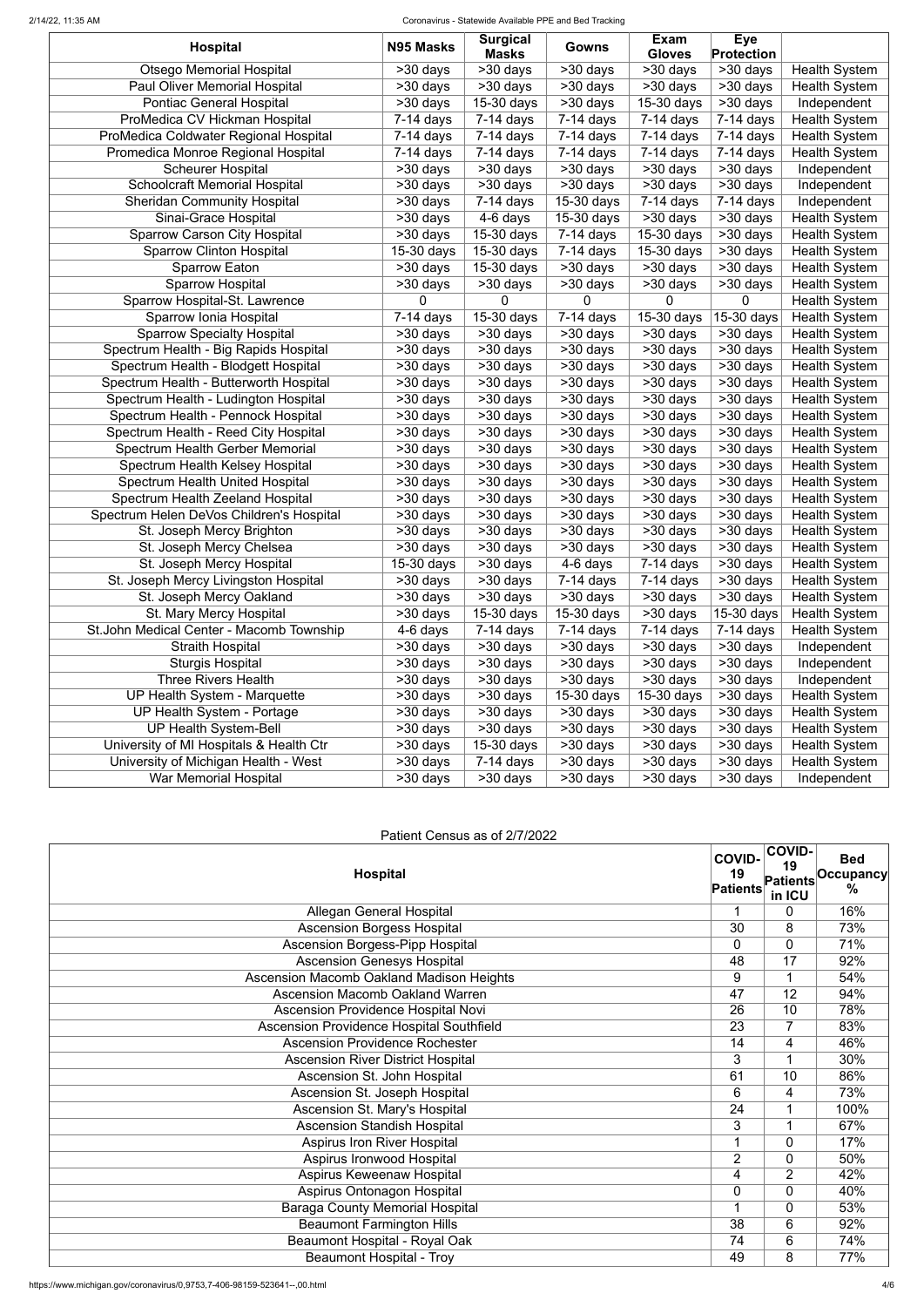|                                              | <b>COVID-</b>   | <b>COVID-</b>             | <b>Bed</b>       |
|----------------------------------------------|-----------------|---------------------------|------------------|
| <b>Hospital</b>                              | 19              | 19                        | <b>Occupancy</b> |
|                                              | <b>Patients</b> | <b>Patients</b><br>in ICU | $\%$             |
| <b>Beaumont Hospital Dearborn</b>            | 51              | 4                         | 77%              |
| <b>Beaumont Hospital Grosse Pointe</b>       | 12              | $\mathbf 0$               | 71%              |
| <b>Beaumont Hospital Taylor</b>              | 14              | 1                         | 62%              |
| <b>Beaumont Hospital Trenton</b>             | 28              | 12                        | 75%              |
| <b>Beaumont Hospital Wayne</b>               | 12              | 1                         | 97%              |
| <b>Borgess Lee Memorial Hospital</b>         | $\overline{7}$  | $\mathbf 0$               | 44%              |
| <b>Bronson Battle Creek</b>                  | 34              | 6                         | 93%              |
| <b>Bronson LakeView Hospital</b>             | $\overline{2}$  | 0                         | 63%              |
| <b>Bronson Methodist Hospital</b>            | 72              | 9                         | 86%              |
| <b>Bronson South Haven</b>                   | 1               | $\mathbf 0$               | 50%              |
| Children's Hospital of Michigan              | 10              | 0                         | 59%              |
| <b>Covenant Healthcare</b>                   | 82              | 13                        | 98%              |
| <b>Deckerville Community Hospital</b>        | 0               | $\mathbf 0$               | $0\%$            |
| Detroit Receiving Hosp & Univ Health Ctr     | 48              | 16                        | 97%              |
| <b>Dickinson Memorial Health Care System</b> | 5               | 5                         | 53%              |
| <b>Eaton Rapids Medical Center</b>           | 3               | $\mathbf 0$               | 20%              |
| <b>Garden City Hospital</b>                  | $\overline{15}$ | $\mathbf 1$               | 79%              |
| Harbor Beach Community Hospital              | 0               | $\overline{0}$            | $0\%$            |
| Harper Univ/Hutzel Women's Hospitals         | 29              | 9                         | 89%              |
| Helen Newberry Joy Hospital                  | $\mathbf 1$     | $\mathbf 0$               | 15%              |
| <b>Henry Ford Allegiance Health</b>          | 58              | 19                        | 66%              |
| <b>Henry Ford Hospital</b>                   | 106             | $\overline{34}$           | 80%              |
| <b>Henry Ford Macomb Hospital</b>            | 76              | 16                        | 79%              |
| Henry Ford West Bloomfield Hospital          | 26              | $\overline{2}$            | 75%              |
| <b>Henry Ford Wyandotte Hospital</b>         | 35              | $\overline{2}$            | 69%              |
| <b>Hills and Dales General Hospital</b>      | $\overline{2}$  | $\boldsymbol{0}$          | 33%              |
| <b>Hillsdale Hospital</b>                    | Ξ.              | 3                         | 42%              |
| <b>Holland Community Hospital</b>            | $\overline{16}$ | $\mathbf 1$               | 78%              |
| <b>Hurley Medical Center</b>                 | 31              | 8                         | 99%              |
| <b>Huron Valley Sinai Hospital</b>           | $\overline{16}$ | 6                         | 49%              |
| Kalkaska Memorial Health Center              | $\overline{0}$  | 0                         | 25%              |
| <b>Karmanos Cancer Center</b>                | 5               | $\overline{2}$            | 63%              |
| Lake Huron Medical Center (was SJMPH)        | 18              | 5                         | 88%              |
| <b>Lakeland Hospital, Niles</b>              | 0               | 0                         | 96%              |
| Lakeland Hospital, Watervliet                | $\overline{0}$  | 0                         | 38%              |
| Lakeland Medical Center. - St. Joseph        | 65              | 6                         | 75%              |
| <b>Mackinac Straits Hospital</b>             | 1               | $\mathbf 0$               | 55%              |
| Marlette Regional Hospital                   | 3               | 0                         | 24%              |
| <b>McKenzie Memorial Hospital</b>            | $\overline{0}$  | 0                         | 13%              |
| McLaren - Macomb                             | 42              | 3                         | 91%              |
| <b>McLaren Bay Region</b>                    | 34              | $\overline{7}$            | 84%              |
| <b>McLaren Bay Special Care</b>              | 0               | 0                         | 39%              |
| McLaren Caro Region                          | $\mathbf 0$     | 0                         | 8%               |
| McLaren Central Michigan Hospital            | $\overline{7}$  | 3                         | 37%              |
| <b>McLaren Flint</b>                         | 35              | 6                         | 96%              |
| <b>McLaren Greater Lansing</b>               | 40              | $\overline{7}$            | 89%              |
| <b>McLaren Lapeer Region</b>                 | 14              | $\overline{2}$            | 50%              |
| McLaren Northern Michigan - Petoskey         | 16              | $\mathbf 0$               | 96%              |
| <b>McLaren Orthopedic Hospital</b>           | $\overline{0}$  | $\mathbf 0$               | 67%              |
| <b>McLaren Port Huron Hospital</b>           | 30              | $\overline{7}$            | 77%              |
| <b>McLaren Thumb Region</b>                  | 1               | 0                         | 48%              |
| <b>McLaren-Oakland Hospital</b>              | 5               | $\mathbf 0$               | 67%              |
| <b>Memorial Healthcare</b>                   | 9               | $\overline{2}$            | 63%              |
| Mercy Health Lakeshore Campus                | 0               | 0                         | 90%              |
| <b>Mercy Health Mercy Campus</b>             | 57              | 18                        | 80%              |
| Mercy Health St. Mary's Main Campus          | 40              | 1                         | 94%              |
| MidMichigan Medical Center - Alpena          | 8               |                           | 100%             |
| MidMichigan Medical Center - Clare           | 5               | $\mathbf 0$               | 76%              |
| MidMichigan Medical Center - Gladwin         |                 | $\mathbf 0$               | 39%              |
| MidMichigan Medical Center - Gratiot         | 14              |                           | 62%              |
| MidMichigan Medical Center - Midland         | 29              | 8                         | 81%              |
| MidMichigan Medical Center - West Branch     | 5               | 0                         | 55%              |
| <b>Munising Memorial Hospital</b>            | $\overline{0}$  | 0                         | 36%              |
| Munson Healthcare Cadillac Hospital          | 9               | $\overline{7}$            | 63%              |
| Munson Healthcare Charlevoix Hospital        | $\overline{0}$  | 0                         | 24%              |
| Munson Healthcare Grayling Hospital          | 5               | 0                         | 57%              |
| Munson Healthcare Manistee Hospital          | 9               | $\mathbf 0$               | 41%              |
| <b>Munson Medical Center</b>                 | 48              | 16                        | 77%              |
| North Ottawa Community Hosp                  | 4               | $\overline{2}$            | 59%              |
| Oaklawn Hospital                             | 16              | $\overline{7}$            | 63%              |
| <b>OSF St. Francis Hospital</b>              | 5               | 3                         | 84%              |
|                                              |                 |                           |                  |